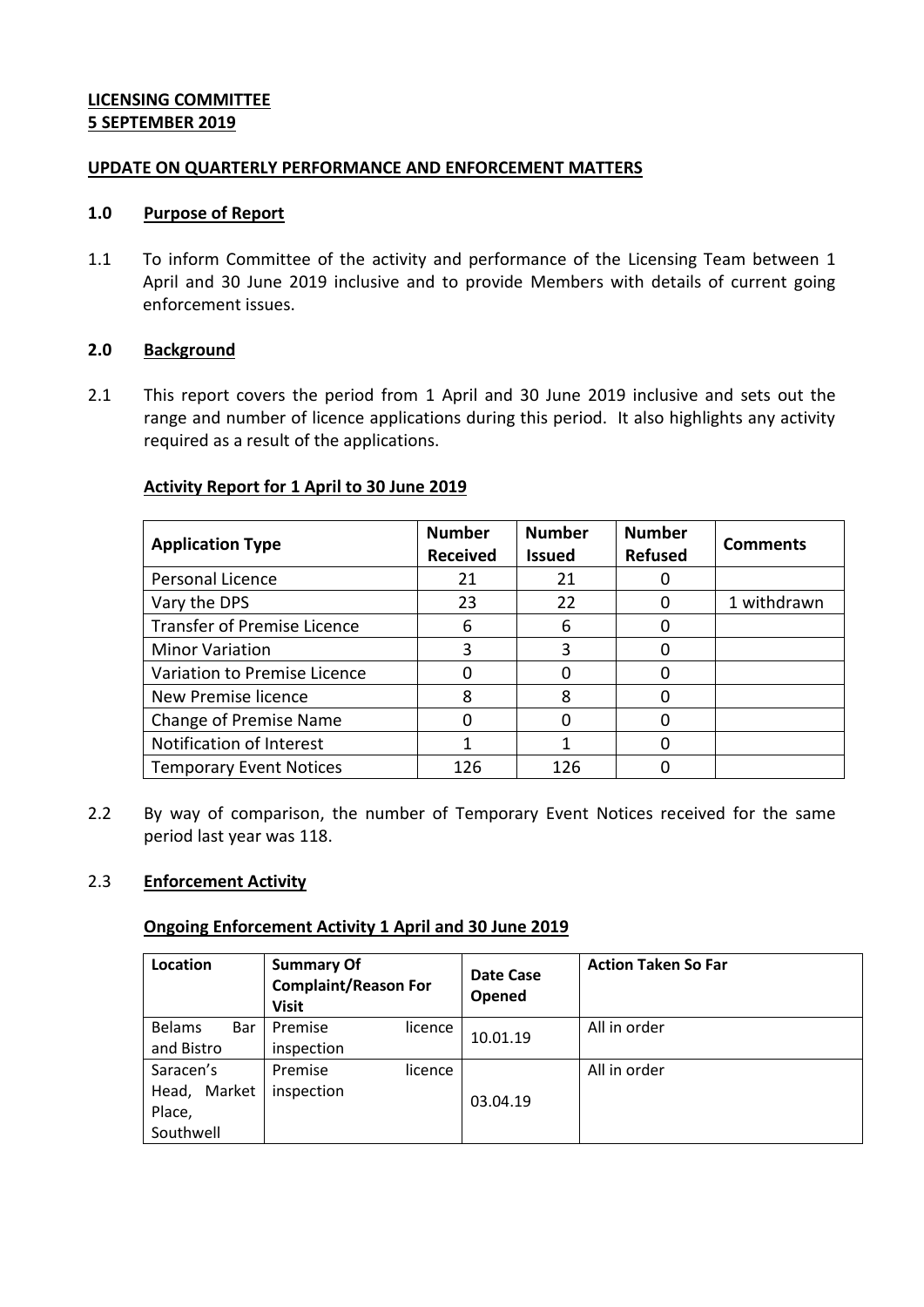| Newark<br>Cue    | Premise    | licence |          | Advice given<br>regarding<br>licensing    |
|------------------|------------|---------|----------|-------------------------------------------|
| Club, 41A Carter | inspection |         | 02.04.19 | conditions.                               |
| Gate, Newark     |            |         |          |                                           |
| Unit 2, Meden    | Premise    | licence | 09.04.19 | Advice<br>given<br>regarding<br>licensing |
| Road, Boughton   | inspection |         |          | conditions.                               |
| 68-70            | Premise    | licence |          | licensing<br>Advice<br>regarding<br>given |
| Kirklington      | inspection |         |          | conditions.                               |
| Road,            |            |         | 16.04.19 |                                           |
| Bilsthorpe,      |            |         |          |                                           |
| <b>NG22 8SP</b>  |            |         |          |                                           |
| 17 Church        | Premise    | licence |          | Advice<br>given<br>regarding<br>licensing |
| Street,          | inspection |         | 16.04.19 | conditions                                |
| Bilsthorpe       |            |         |          |                                           |
| The<br>Dapper    | Premise    | licence |          | Advice<br>licensing<br>given<br>regarding |
| Spaniel,         | inspection |         |          | conditions                                |
| Staythorpe       |            |         | 16.04.19 |                                           |
| Road, Rolleston  |            |         |          |                                           |
| 35<br>Gannets,   | Premise    | licence |          | Advice<br>given<br>regarding<br>licensing |
| Castle<br>Gate,  | inspection |         | 29.04.19 | conditions                                |
| Newark           |            |         |          |                                           |
| &<br>The<br>Dog  | Premise    | licence |          | All in order                              |
| Main<br>Duck,    | inspection |         |          |                                           |
| Road,<br>Kings   |            |         | 24.04.19 |                                           |
| Clipstone        |            |         |          |                                           |
| Konionia, 20 St  | Premise    | licence |          | Advice<br>given<br>regarding<br>licensing |
| Marks<br>Lane,   | inspection |         | 24.04.19 | conditions                                |
| Newark           |            |         |          |                                           |
| Clay<br>Tavern,  | Premise    | licence |          | Complainant is concerned with the         |
| Slaughterhouse   | inspection |         |          | use of an outside speaker in the beer     |
| Lane, Newark     |            |         |          | garden, which he says is playing          |
|                  |            |         |          | extremely loud music, at times from       |
|                  |            |         |          | 3pm until after 11pm. The noise           |
|                  |            |         |          | means that nearby residents have          |
|                  |            |         |          | been unable to open windows, and          |
|                  |            |         |          | even then the words of the songs are      |
|                  |            |         |          | clearly audible from inside the house.    |
|                  |            |         |          | He says he has no issue from the          |
|                  |            |         |          | noise coming from inside the pub          |
|                  |            |         |          | itself, but it is this outside speaker    |
|                  |            |         | 26.04.19 | which is causing the problem.             |
|                  |            |         |          | Complainant<br>called<br>again<br>on      |
|                  |            |         |          | 17.05.2019 saying that he has made a      |
|                  |            |         |          | recording<br>of<br>the<br>noise<br>from   |
|                  |            |         |          | 03.05.2019 and would like to be           |
|                  |            |         |          | contacted.                                |
|                  |            |         |          | LEO has carried out investigations        |
|                  |            |         |          | spoken to the DPS and the outside         |
|                  |            |         |          | speaker has been removed as of            |
|                  |            |         |          | 12.7.2019.                                |
|                  |            |         |          | Noise from the premises is still being    |
|                  |            |         |          | monitored by LEO, who is in contact       |
|                  |            |         |          | with 2/3 nearby residents.                |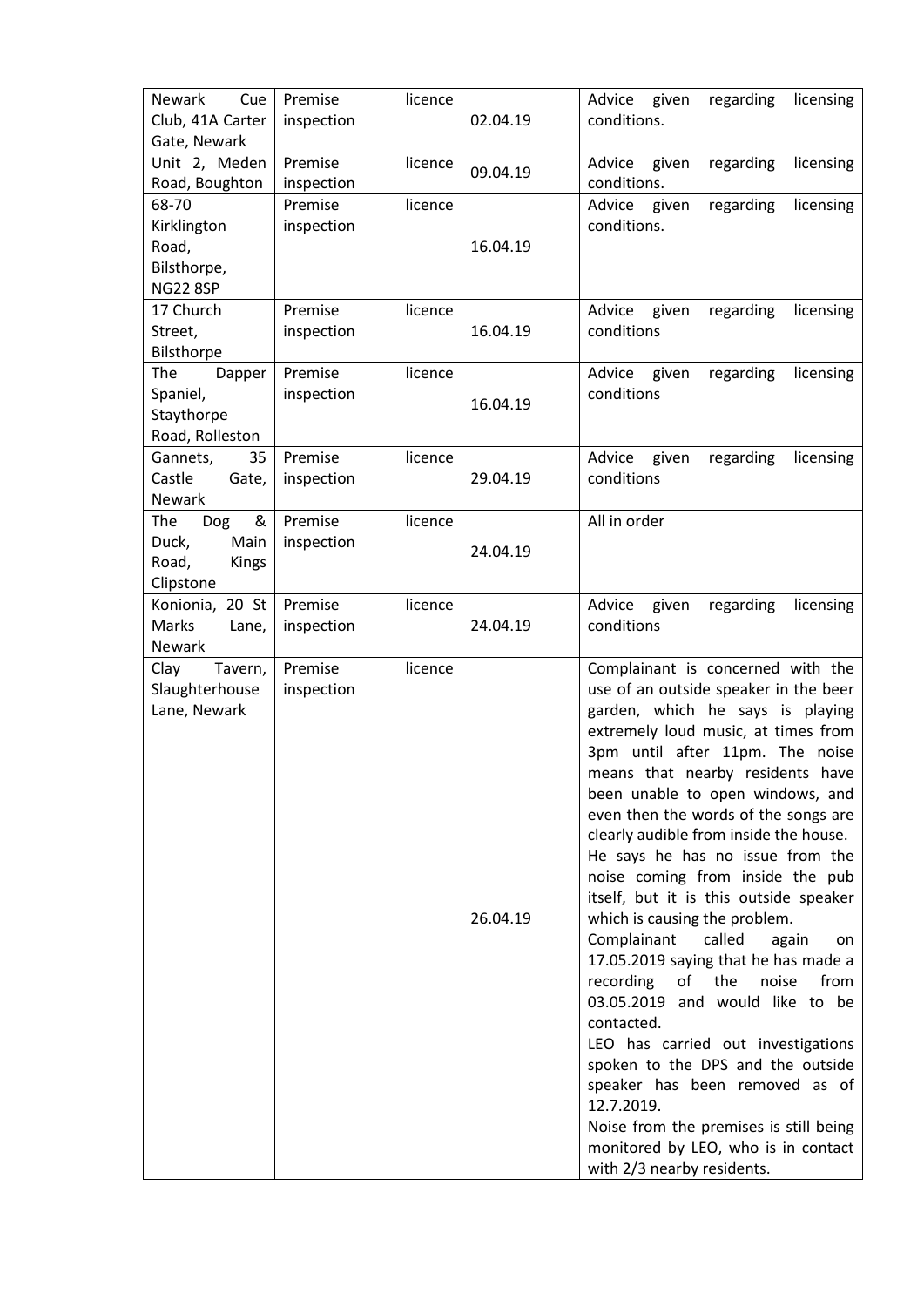| Waggon<br>and<br>Horses,<br>The                                       | Premise<br>Licence<br>Inspection | 29.04.19  | All in order                                            |
|-----------------------------------------------------------------------|----------------------------------|-----------|---------------------------------------------------------|
| Turnpike, Halam<br>The<br>Plough,<br>Main<br>Street,<br>Farnsfield    | Premise<br>Licence<br>Inspection | 29.04.19  | Advice<br>given<br>regarding<br>licensing<br>conditions |
| The<br>Zizzi,<br>Ossington,<br>Market<br><b>Beast</b><br>Hill, Newark | Premise<br>Licence<br>Inspection | 29.04.19  | All in order                                            |
| The Plough Inn,<br>Main<br>Street,<br>Norwell                         | Premise<br>Licence<br>Inspection | 30.04.19  | All in order                                            |
| Ye Olde Bridge<br>Inn, Nottingham<br>Road, Oxton                      | Premise<br>Licence<br>Inspection | 30.04.19  | All in order                                            |
| Red Lion<br>Inn,<br>Eakring<br>Road,<br>Wellow                        | Premise<br>Licence<br>Inspection | 01.05.19  | All in order                                            |
| T and S Stores,<br>55 King Street,<br>Southwell                       | Premise<br>Licence<br>Inspection | 08.05.19  | All in order                                            |
| London<br>Lidl,<br>Road, Balderton                                    | Premise<br>Licence<br>Inspection | 15.5.2019 | All in order                                            |
| One<br>Stop,<br>Fernwood                                              | Premise<br>Licence<br>Inspection | 15.05.19  | All in order                                            |
| Sainsburys, 256<br>London<br>Road,<br>Balderton                       | Premise<br>Licence<br>Inspection | 20.05.19  | All in order                                            |
| Express,<br>Tesco<br>Main<br>56-58<br>Street,<br>Balderton            | Premise<br>Licence<br>Inspection | 20.05.19  | All in order                                            |
| Nisa Local, 156-<br>158<br>Hawton<br>Road, Newark                     | Premise<br>Licence<br>Inspection | 20.05.19  | Advice<br>given<br>regarding<br>licensing<br>conditions |
| 10A<br>Grange<br>Road,<br>Newark,<br><b>NG24 4LE</b>                  | Premise<br>Licence<br>Inspection | 20.05.19  | Advice<br>given<br>regarding<br>licensing<br>conditions |
| One Stop, 197-<br>199 Bowbridge<br>Road, Newark                       | Premise<br>Licence<br>Inspection | 20.05.19  | All in order                                            |
| Co-op,<br>Bowbridge<br>Road, Newark                                   | Premise<br>Licence<br>Inspection | 20.05.19  | All in order                                            |
| Sumals, 60<br>Albert Street,<br>Newark                                | Premise<br>Licence<br>Inspection | 20.05.19  | All in order                                            |
| Albert<br>Co-op,<br>Street, Newark                                    | Premise<br>Licence<br>Inspection | 20.05.19  | All in order                                            |
| 75-77<br>Londis,<br>Eton<br>Avenue,<br>Newark                         | Premise<br>Licence<br>Inspection | 20.05.19  | All in order                                            |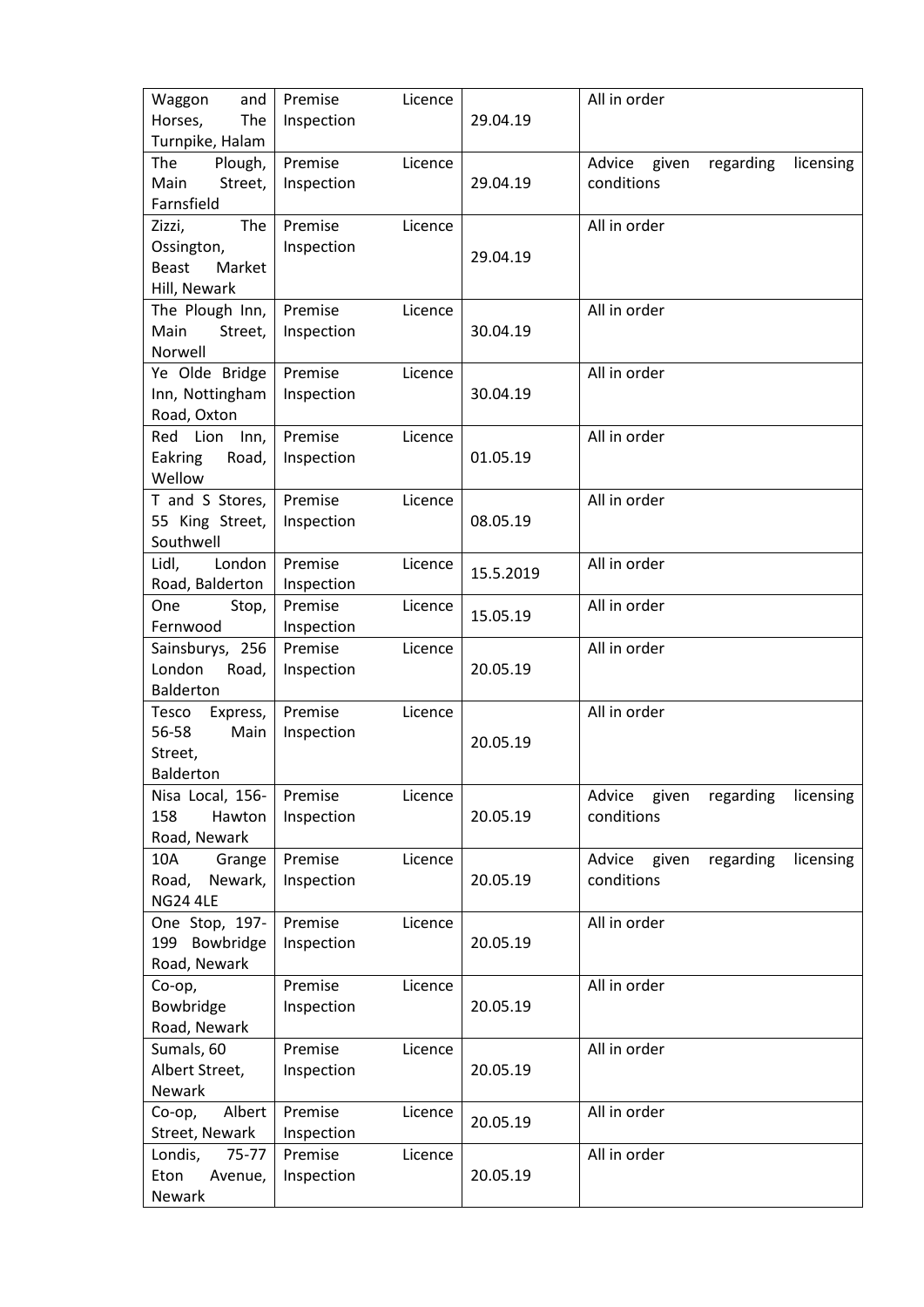| Co-op, Churchill<br>Drive, Newark                                   | Premise<br>Licence<br>Inspection                                                      | 20.05.19 | All in order                                                                                                                                                                                                                   |
|---------------------------------------------------------------------|---------------------------------------------------------------------------------------|----------|--------------------------------------------------------------------------------------------------------------------------------------------------------------------------------------------------------------------------------|
| Marsh<br>Lane<br>Mini<br>Market,<br>Farndon                         | Premise<br>Licence<br>Inspection                                                      | 20.05.19 | Advice<br>given<br>regarding<br>licensing<br>conditions                                                                                                                                                                        |
| The<br>Reindeer,<br>26<br>Westgate,<br>Southwell                    | Premise<br>Licence<br>Inspection                                                      | 21.05.19 | All in order                                                                                                                                                                                                                   |
| Winner<br>City,<br>White<br>Post,<br>Farnsfield                     | Premise<br>Licence<br>Inspection                                                      | 23.05.19 | Advice given regarding<br>licensing<br>conditions                                                                                                                                                                              |
| Milano's<br>Pizza<br>Place,<br>Forest<br>Road, Ollerton             | Premise<br>Licence<br>Inspection                                                      | 23.05.19 | Advice<br>given<br>regarding<br>licensing<br>conditions                                                                                                                                                                        |
| Carpenters<br>Arms, Walesby                                         | Premise<br>Licence<br>Inspection                                                      | 23.05.19 | Advice<br>given<br>regarding<br>licensing<br>conditions                                                                                                                                                                        |
| Newark<br>Food<br>and Drink, 62<br>Carter<br>Gate,<br><b>Newark</b> | Premise<br>Licence<br>Inspection                                                      | 23.05.19 | Advice<br>given<br>regarding<br>licensing<br>conditions                                                                                                                                                                        |
| Castle Gate Fish<br>Bar, Newark                                     | Premise<br>Licence<br>Inspection                                                      | 23.05.19 | Advice<br>given<br>regarding<br>licensing<br>conditions                                                                                                                                                                        |
| Red Lion Inn,<br>Main<br>Street,<br>Walesby                         | <b>Noise</b><br>complaint<br>regarding old car park<br>outdoor seating<br>now<br>area | 03.06.19 | LEO spoke to DPS regarding the<br>complaint. DPS is going to monitor<br>and keep under control the situation.<br>Complaint informed and no further<br>incidents.                                                               |
| Feeling Peckish,<br>33 Castle Gate,<br>Newark                       | Premise licence check                                                                 | 04.06.19 | licensing<br>Advice given<br>regarding<br>conditions                                                                                                                                                                           |
| Key<br>Store,<br>Lincoln<br>Road,<br><b>Newark</b>                  | Premise licence check                                                                 | 04.06.19 | All in order                                                                                                                                                                                                                   |
| Middleton Road<br>Stores,<br>Middleton<br>Road, Newark              | Premise licence check                                                                 | 04.06.19 | All in order                                                                                                                                                                                                                   |
| Co-op,<br>Side<br>Row, Newark                                       | Premise licence check                                                                 | 04.06.19 | All in order                                                                                                                                                                                                                   |
| Beacon Heights<br>Supermarket,<br>Blatherwick<br>22<br>Road, Newark | Premise licence check                                                                 | 04.06.19 | All in order                                                                                                                                                                                                                   |
| One Stop, 21-23<br>Sleaford Road,<br>Newark                         | Premise licence check                                                                 | 04.06.19 | All in order                                                                                                                                                                                                                   |
| <b>Bromley</b><br>Arms,<br>Fiskerton                                | Premise licence check                                                                 | 04.06.19 | Advice<br>given<br>regarding<br>licensing<br>conditions                                                                                                                                                                        |
| The<br>Old<br>Vicarage<br>Boutique,<br>Southwell                    | Noise Complaint by 5<br>residents caused by live<br>music at the venue                | 08.06.19 | Formal warning issued to the DPS.<br>This is a noise sensitive premise and a<br>TEN was applied for this event and<br>described as an acoustic singer which<br>was a live band and the main concern<br>of the local residents. |